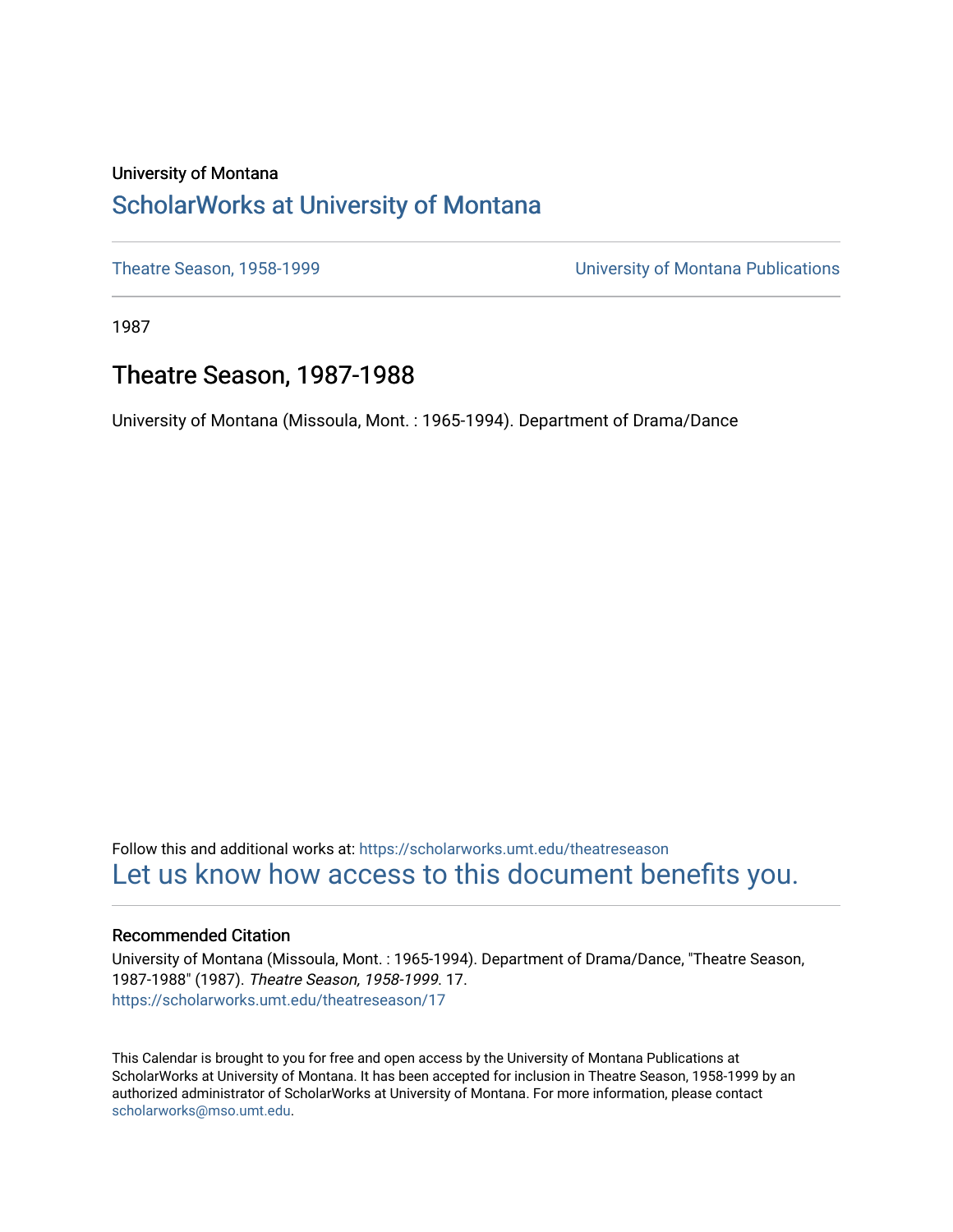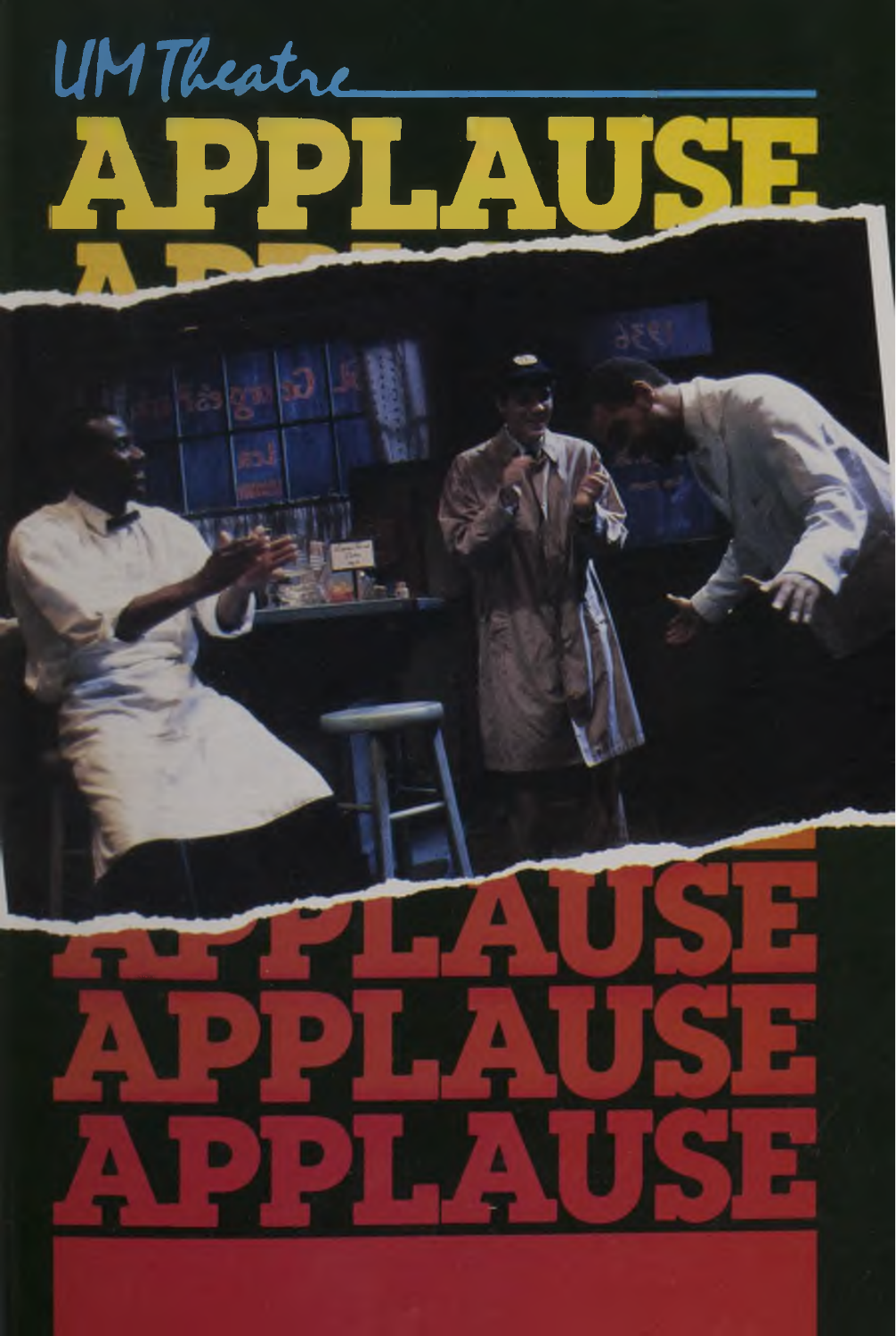

### **THE TROJAN WOMEN**

by **EURIPIDES**

**Masquer Theatre / November 4-7,10-14** *A Showcase Production*

Euripides, one of the great Greek dramatists, made himself unpopular during his life in Athens by advancing ideas about politics and women. Addressing a topic that is as timely today as it was in 415 B.C. when he wrote the play, Euripides wrote *THE TROJAN WOMEN* as the third part of his tragic antiwar trilogy. Set outside Troy just after its capture by the Greeks, the play focuses on Hecuba, the Trojan queen, and what remains of her family. All the men have been killed. Euripides points out the tragedy of war and the unnecessary suffering of civilians during wartime. This production in the Masquer Theatre, an adaptation of the Sartre translation, provides us with a glimpse of an ancient culture that has problems and conflicts surprisingly like our own.

## **ANYTHING GOES**

### Music and lyrics by **COLE PORTER** Book by **RUT BOLTON P.G. WODEHOUSE HOWARD LINDSAY** and **RUSSEL CROUSE**

### **Montana Theatre / November 18-21, December 2-5**

Take a trip back to the 1930s with *ANYTHING GOES.* Cole Porter's witty, sophisticated musical score includes such classics as *"You're the Top," "I Get a Kick Out of You," "All Through the Night,"* and the rousing title song. The mood is lighthearted; the dancing exciting. The setting is an ocean liner bound for Europe, and the cast of characters includes some REAL characters. *ANYTHING GOES* tells a familiar story of true love overcoming obstacles, but these obstacles are nothing if not unusual. The young lovers are helped—and hindered—by a diverse group including Public Enemy No. 13, an evangelist-tumed-nightclub-hostess, an English aristocrat, and assorted sailors and tourists. Don't let this production sail without you!

# Winter

# **DR. FAUSTUS**

by **CHRISTOPHER MARLOWE**

**Masquer Theatre / February 17-20, 23-27** *A Showcase Production*

The legend of Faust—a man who sold his soul to th. devil—was already an old story when Christopher Marlowe wrote the *TRAGICAL HISTORY OF DOCTOR FAUSTUS* almost 300 years ago, but it is ' one that still fascinates us today. Marlowe's Dr Faustus wants complete knowledge and power as  $\epsilon$ magician, and his pact with the devil, signed with his own blood, gives him twenty-four years of freedom to satisfy his appetites. But a bargain is a bargain and Lucifer demands his payment in scenes that have been described as outstanding in Renaissance drama—"unsurpassable, even by Shakespeare" This UM Theatre Showcase Production of *DR FAUSTUS* keeps the legend alive.

### **SHE STOOPS TO CONQUER** by **OLIVER GOLDSMITH**

### **Masquer Theatre / March 9-12, April 1-2,6-9**

*SHE STOOPS TO CONQUER,* subtitled *The Mistakes ofa Night,* was an immediate success when it opened in London in March of 1773, a comic masterpiece credited with returning "laughing comedy" to the English stage of the eighteenth century. Mistaken identities, farcical situations, and witty dialogue abound in this story of two young men whc mistake a country gentleman's house for an inn. Sometimes the audience knows more about what's going on than the actors do! Goldsmith's skillful manipulation and rapid action is guaranteed to fill the Masquer Theatre with laughter.

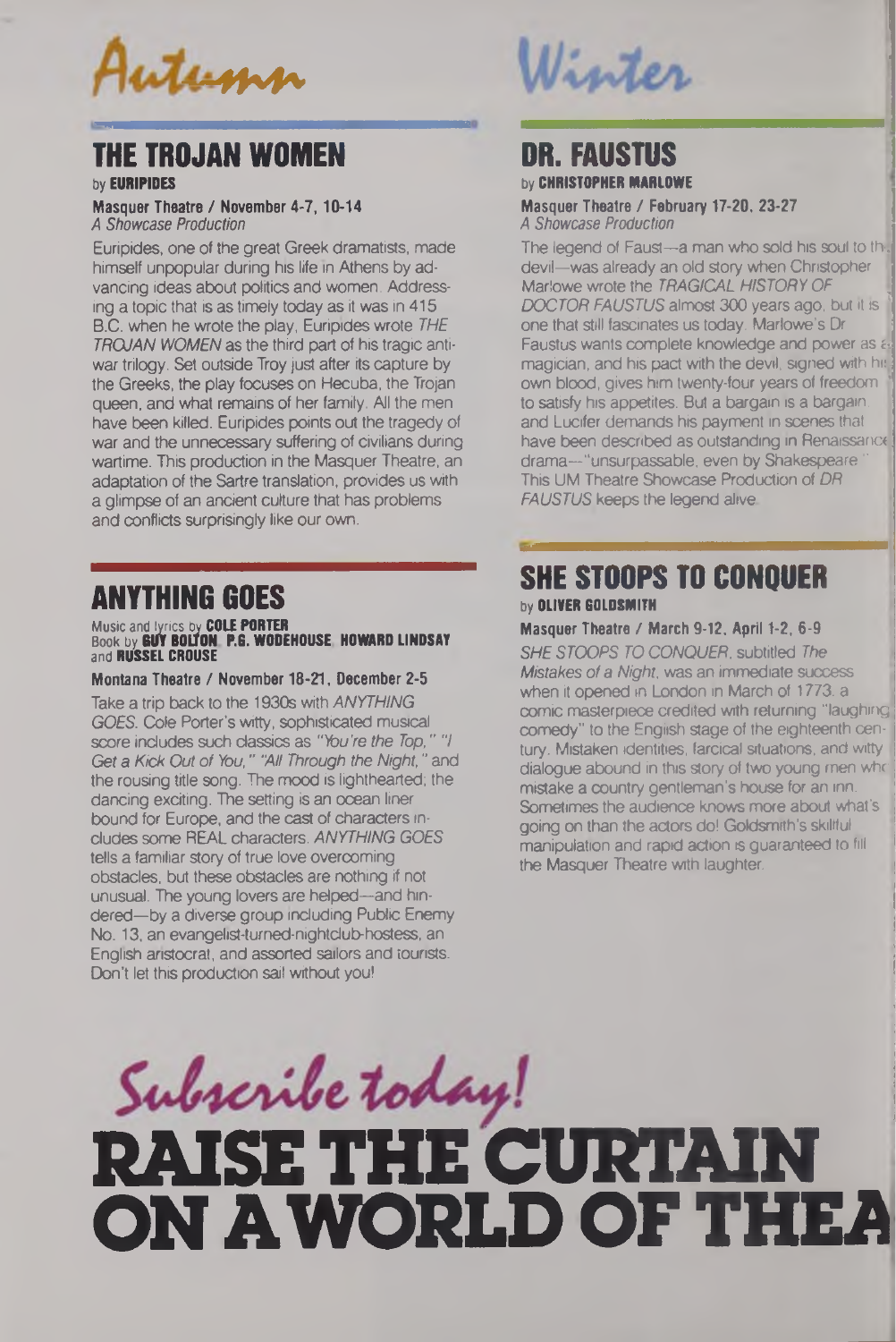Spring

### **H.M.S. PINAFORE COWBOY** by **WILLIAM S. GILBERT** and **ARTHUR S. SULLIVAN**

**Montana Theatre / April 21-23, 26-27, 29-30**

One of the best-loved of all the Gilbert and Sullivan comic operas, *H.M.S. PINAFORE* has been filling theatres and concert halls for more than 100 years. Some of the most popular songs that came out of Gilbert and Sullivan's phenomenally successful collaboration are in this show: "We Sail the Ocean *Blue," "I'm Called Little Buttercup,"* and *"I'm Captain of the Pinafore."* The musical tells the story of the ultimate triumphs—good over evil, true love over social snobbery, and cheerful happenstance over stodgy planning. Colorful nautical talk and a sailors' chorus add to the color, brightness, and excitement of this collaboration between Drama/Dance and the Music department, performed with a full orchestra.

*Sponsored by DOMINO'S PIZZA. (They deliver.)*

# **JACQUES AND HIS MASTER**

### by **MILAN KUNDERA**

### **Masquer Theatre / May 25-28, May 31-June <sup>4</sup>**

Continuing its commitment to contemporary international issues, the Department of Drama/Dance presents *JACQUES AND HIS MASTER* in conjunction with this year's proposed Humanities/Arts Symposium, which last year was the showcase for the acclaimed *"MASTER HAROLD"...and the boys.* This year's production is a parable on

USSR relations with its satellite countries, told in the guise of three rather bawdy, allegorical tales, by Milan Kundera. Author of numerous novels (including *"The Joke"),* short stories, poems, and plays, Kundera's work is banned in his native Czechoslovakia. Nonetheless, he has won the praise of such international literary figures as Sartre, Aragon, and Philip Roth, who wrote the introduction to *"Laughable Loves,"* Kundera's most recent collection of short stories.



Music and lyrics by **RICHARD RIDDLE** Book by **JEDS DRESS** and **ROSERT SRID6ES** Based on an idea by **RONNIE CLAIRE EDWARDS**

**Montana Theatre / May 31-June <sup>4</sup>** *Presented by the Montana Repertory Theatre, a professional regional touring company based at the University of Montana, Department of Drama/Dance*

It's back, and it promises to be even better! Two years ago the Department of Drama/Dance premiered *COWBOY,* and the show broke all box office records as it was held over and played for 13 soldout performances. This spring COWBOY returns for a limited one-week run by the professional Montana Repertory Theatre as it comes home after touring twelve states. Based on the life and work of Montana cowboy artist Charlie Russell, the production has music by UM alumnus Dick Riddle, sets designed by Stan Lynde (as he did for the first *COWBOY* production), and Jim Lortz reprising his role as Con Price. This musical is a "must see" for those who missed it the first time, as well as those who can now look forward to enjoying it again. Be sure to get your tickets early!

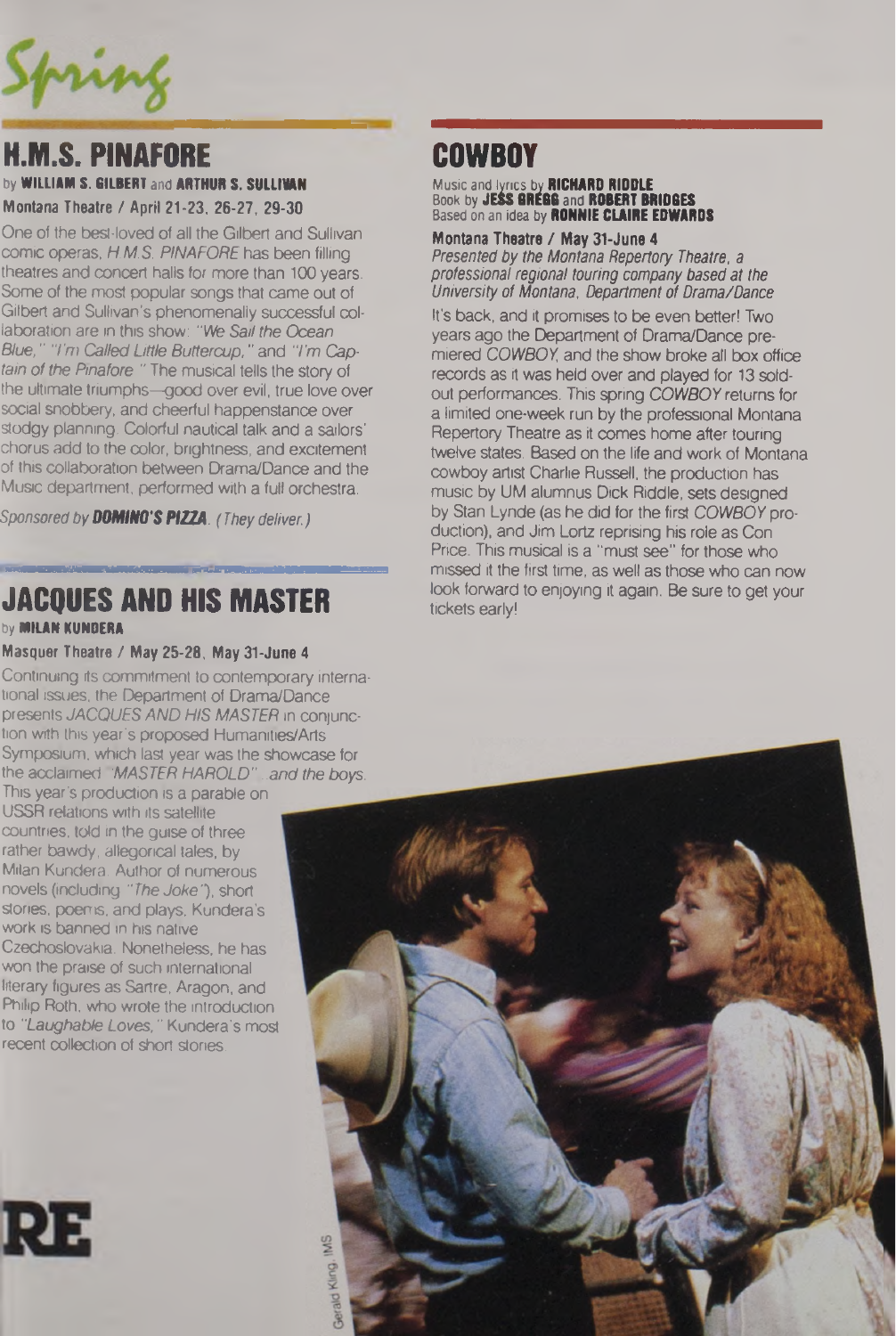$\bigcirc$ 

**ICONSECT OF THE ARTS US. POSTAGE PAID**<br>
School of Fine Arts<br>
Missoula, MT 59812

Department of Drama/Dance University of Montana Missoula, Montana 59812



### **THE TROJAN WOMEN**

Masquer Theatre/November 4-7,10-14

# **ANYTHING GOES**

Montana Theatre *I* November 18-21, December 2-5

# **DR. FAUSTUS**

Masquer Theatre *I* February 17-20,23-27

# **SHE STOOPS TO CONQUER**

Masquer Theatre / March 9-12, April 1-2,6-9

### **H.M.S. PINAFORE**

Montana Theatre / April 21-23.26-27.29-30

# **JACQUES AND HIS MASTER**

Masquer Theatre / May 25-28, May 31-June <sup>4</sup>

# **COWBOY**

Montana Theatre / May 31-June <sup>4</sup>

# **Save 25% with Season Series Tickets**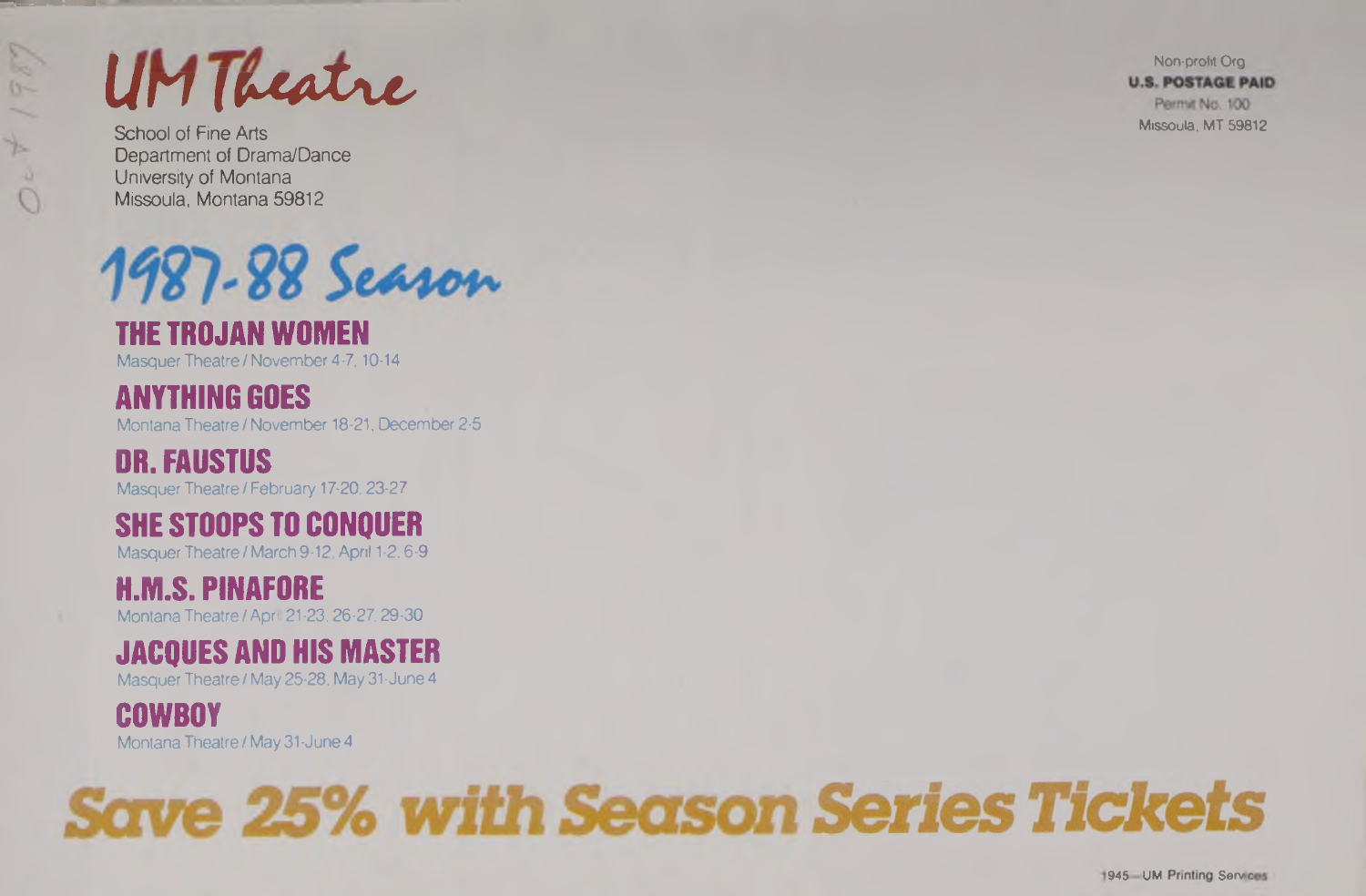**■VI** his year the whole world is our stage. Travel with us across two thousand years as our curtain rises on a wider variety of places than ever before We'll take you from ancient Greece to the plains of Montana, from an 1870s warship to a 1930s ocean liner, from the comical world of eighteenth-century England to troubled present-day Czechoslovakia. Our themes are as old as civilization and as up-todate as the evening news.

Our tradition of quality theatre is important to us and we know you've come to expect it. That's why we keep giving you an exciting world of the best theatre, year after year. And this season promises all the variety, style, color, charm, and excitement the world of drama has to offer.

So join us for the laughter and tears, thrills and suspense, fun and music of the 1987-88 UM Theatre season. We don't want to raise the curtain without you!







and care for each dancer... wonderfully choreographed 'practice' numbers..."

*—Missoulian (James McGrath)*

" the ensemble sings strongly. Also, watch for Richie's (Deny Staggs) energetic demonstration of a hopping Chuck Berry strut." *—Kaimin (Mark Jeffreys)*

### **Charley's Aunt**

Belly laughs abound, sterling performances by the cast prevail fine acting injects this farce with energy and hilarity.

*—Missoulian (James McGrath)*

..an evening of endless laughs and excellent acting...Verdon, as Bab berly, was nothing short of brilliant *—Kaimin (Eric Syvrud)*

### *Othello*

demonstrates how exciting Shakespeare can really be a delightful production, and the chance to see it shatuld not be missed.' *-Missoulian (James McGrath)*

incredibly professional. Tate turns out a powerful and commanding performance." *—Kaimin (Tricia Peterson)*